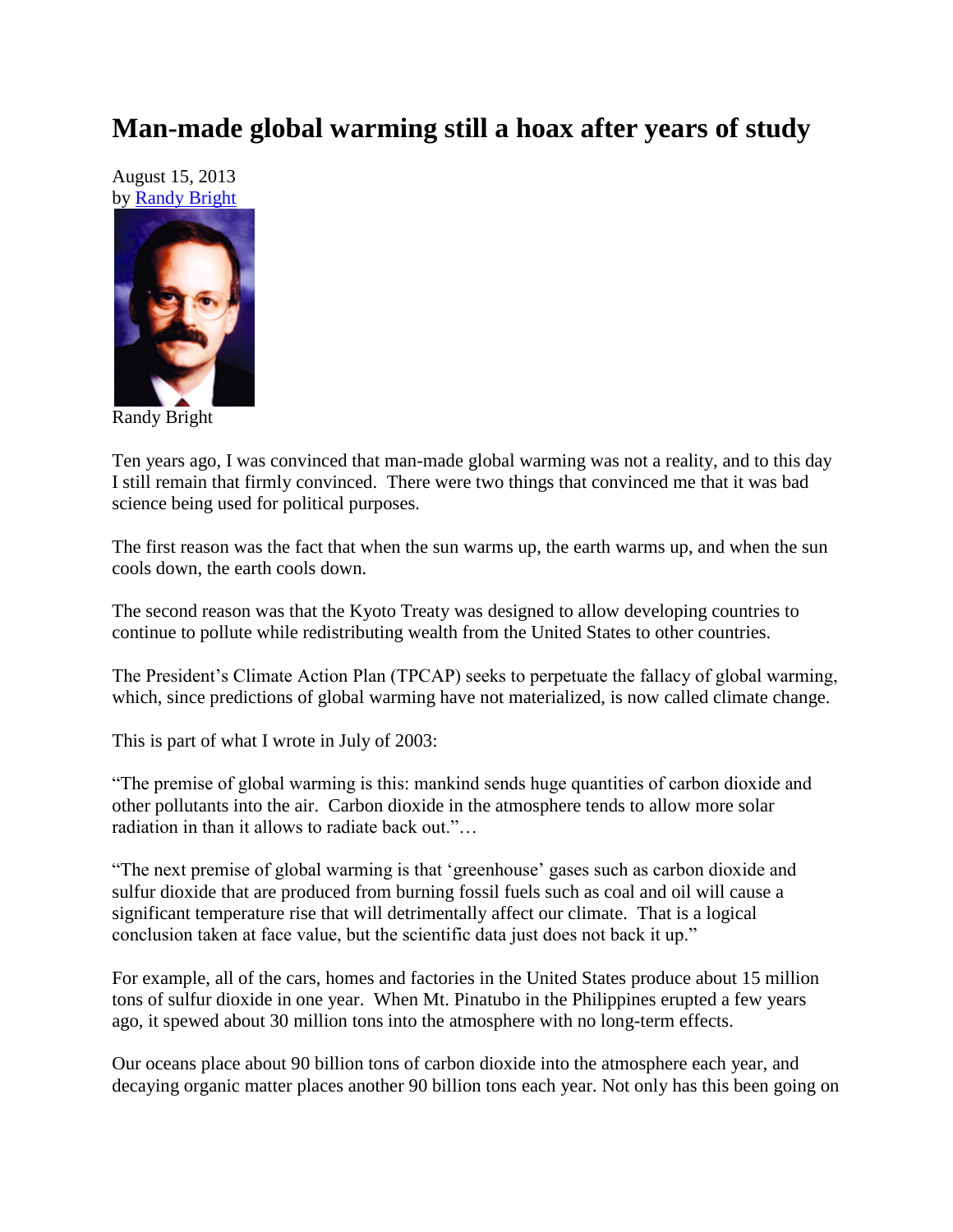since creation, scientists also believe that the earth produced far more carbon dioxide in the distant past than we do now.

The earth goes through natural periods of warming and cooling. The most recent ice age was only 400 years ago, but one of the most recent warm periods was in the 1940s. The most recent cooling period was in the 1960s and 70s, when scientists were concerned that we might be entering another small ice age, but in the 80s things began warming up.

Since around 1750, records of the earth"s temperature and solar temperature have been kept. When the temperatures of each are plotted on a graph, they indicate that the earth's temperatures rise and fall at similar rates and patterns as the sun"s temperatures.

The real clue to the fallacy of global warming can be found in the Kyoto protocol, because it involves both politics and economics.

"The Kyoto protocol assumed that global warming was a threat to the world, and that the industrialized nations of the world (i.e., the United States) were responsible for creating the crisis.

"The protocol would have given pollution "credits" to each country. Industrialized nations would get a few credits, but each of the developing nations would get far more credits. Since the developing nations did not have the polluting infrastructure, they would not need their credits like the industrialized countries would, so they would be free to sell their credits.

"This meant that if the United States wanted to continue their industrial productivity and to keep their "polluting" lifestyle, they would have to purchase credits from developing nations. This, it was touted, would reduce the amount of carbon dioxide and allow developing countries a chance to catch up with the industrialized countries.

"The real intent of the Kyoto protocol was to redistribute wealth from America to the rest of the world, but even if the protocol had been enforced, the money that developing nations received would have never made it to the average person because of government corruption and lack of democracy….

"Ironically, high levels of carbon dioxide seems to be having a positive effect on the Earth. For example, the number of trees has increased by 30 percent since 1950, and there is evidence that the higher concentrations of carbon dioxide are helping the rain forests to recover from bad logging practices. God made this earth for the enjoyment of mankind, and He designed it to keep itself in balance with man"s activities. It would be very difficult, if not impossible, for us to permanently harm the earth."

As I write more about the specifics found in TPCAP over the coming weeks, I hope that we can keep in perspective that it was written not as a policy of responsible management of resources, but to force an unnecessary lifestyle choice upon all of us through mandatory regulations – the killer of freedom and innovation. It is good science (not phony science) and free enterprise (not government regulations) that will deliver the cleanest environment and most prosperous society.